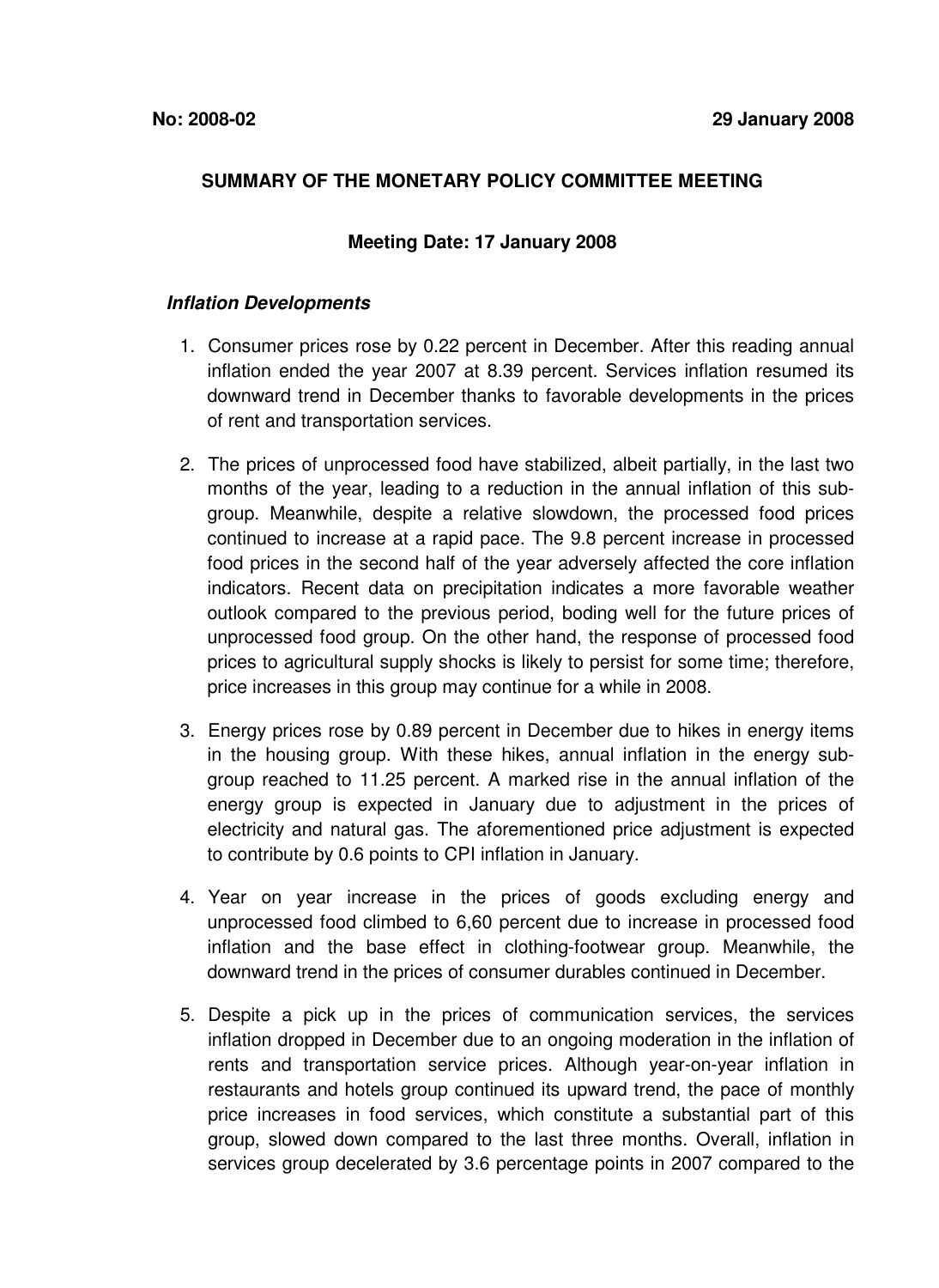previous year and stood at 8.64 percent. The Committee expects this downward trend in services inflation to proceed in the upcoming period.

6. A review of the year 2007 reveals that unfavorable developments in the prices of items outside the control of monetary policy such as food, energy and tobacco products were the main factors to slow down the downward trend in inflation. The Committee assessed that the annual rate of increase of the CPI excluding the aforementioned groups followed a moderate course.

## *Factors Affecting Inflation*

- 7. Readings on recent data indicate that the recovery in economic activity has continued in the last quarter of 2007. Industrial production increased by 8.3 percent and 7.7 percent year-on-year in October and November, respectively, and the average of October-November period exceeded the third quarter average in seasonally adjusted terms. Seasonally adjusted figures on capacity utilization suggest that the growth in industrial production has continued in December as well.
- 8. Leading indicators on consumption and investment present a similar outlook. Domestic sales of automobiles increased by 36.6 percent quarter-on-quarter and picked up markedly in seasonally adjusted terms compared to the third quarter. The moderate growth in consumer loans continued in December. The month-on-month change in automobile loans was positive in real terms for the first time since June 2007. Real imports of consumer goods, passenger cars and consumer durables in particular, increased significantly on a year-on-year basis in the last quarter of 2007. The upward trend in the seasonally adjusted CNBC-e consumption index continued in the same period. The Committee will closely monitor the upcoming data to assess whether the recent pickup in the demand for durables reflects a change in trend.
- 9. Leading indicators for investment demand point to an increase in machineryequipment investments on a year-on-year and per quarter basis in the last quarter. In the October-November period, imports of capital goods increased by 36.2 percent relative to the same period last year, exceeding the level recorded in the third quarter in seasonally adjusted terms. Following a rebound in the third quarter, sales of light commercial vehicles maintained the upward trend in the last quarter growing by 23.6 percent in annual terms and recording a discernible rise in seasonally adjusted terms over the third quarter. Meanwhile, sales of heavy commercial vehicles have declined continuously on a monthly basis since September 2007, but rose by 1.6 percent year-on-year in the last quarter. Moreover, seasonally adjusted figures on production and import of machinery-equipment and electrical machinery point to a pick up in investments in the last quarter.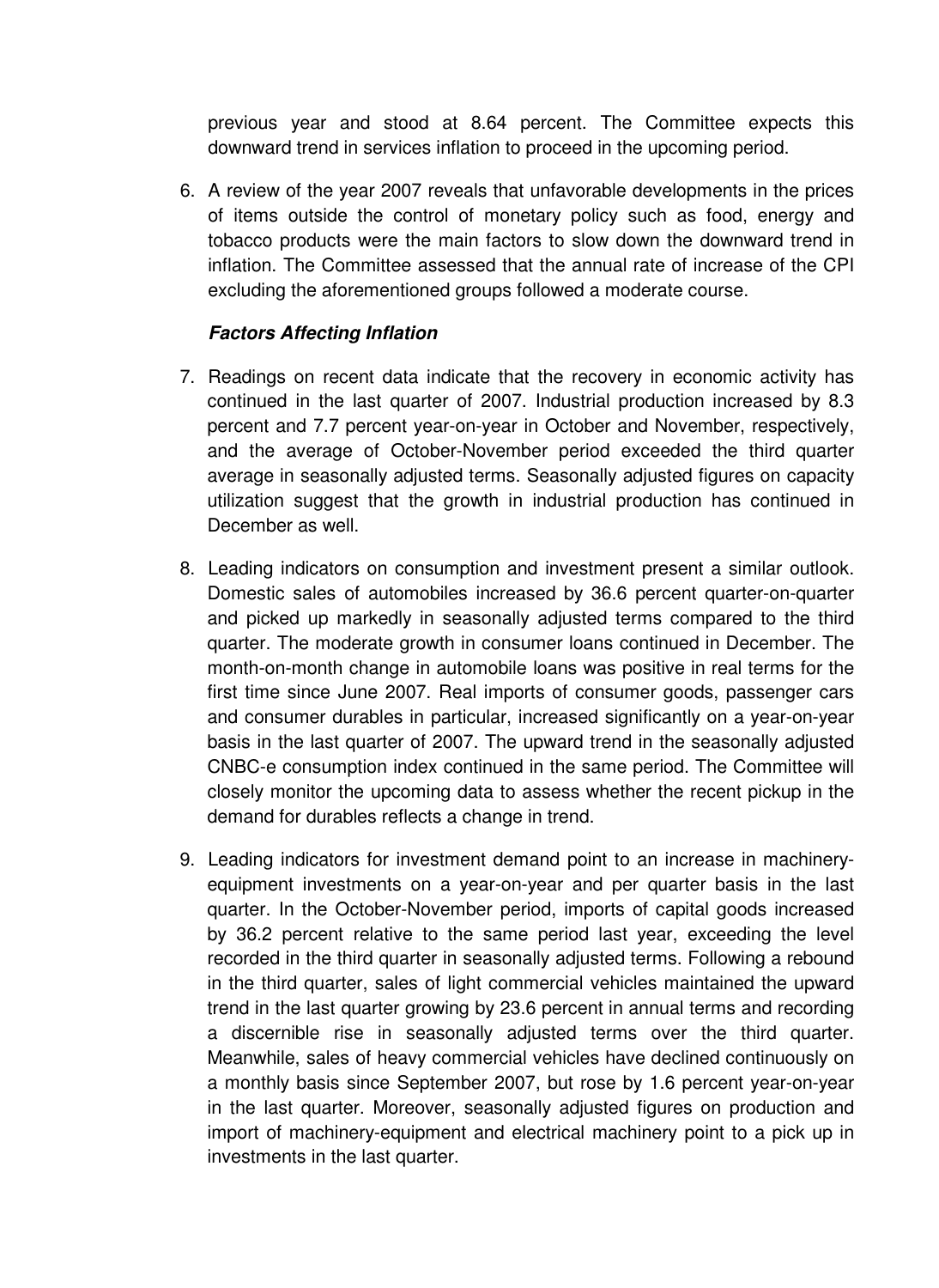- 10.In the third quarter, the number of construction permits, one of the leading indicators of construction investments, decreased by 10.8 percent on a yearon-year basis, while the annual growth rate of the construction sector significantly lagged behind the growth rates observed in previous periods. The diffusion index of "the probability of purchasing or constructing a house in the next 12-month period", compiled from the Consumer Confidence Survey, has followed a downward trend since July 2007 suggesting that the slowdown in the growth rate of housing construction is likely to persist in 2008. Meanwhile, the significant rise in employment in the construction sector in seasonally adjusted terms during the second and third quarters of the year and a marked increase in the production of non-metallic minerals in the last quarter signal that the slowdown in construction sector would be rather modest. In view of these data, the Committee assessed that the construction sector would continue to grow, albeit at a slower pace, in the upcoming period.
- 11. Exports rose by 13.5 percent in real terms compared to the same period last year according to quantity indices. Early readings on December and January also point to a continued upward trend in exports. Nevertheless, the growth rate of exports was surpassed by the growth rate of imports in the fourth quarter due to recovery in domestic demand and substantial increases in imports. Therefore, the effect of net foreign demand on growth is likely to be negative in the fourth quarter. The expected slowdown in the economic activity of developed countries has increased the downside risks on the course of exports.
- 12.In the third quarter of 2007, the pace of productivity growth fell behind real wages in the manufacturing industry, leading to an increase in unit labor costs. Nonetheless, the slowdown in employment and the increase in productivity gains in the last quarter of the year points to a possible renewal of the downward trend in unit labor costs in the manufacturing industry.
- 13.Unit labor costs, which significantly contributed to the recent disinflation process as well as the export performance, will be closely monitored. In this context, implementation of structural reforms that will ensure the sustainability of productivity gains is still of utmost importance. Considering the downside risks on global economy, the Committee emphasized that the efforts to support productivity gains via structural reforms will limit possible adverse effects of recent turbulence on exports and economic growth in the medium term.
- 14.In summary, readings on the last quarter of 2007 suggest that the economic activity has picked up markedly compared to the third quarter. However, although indicators on demand conditions point to a higher growth than the first half of 2007, they are still below the level observed during periods of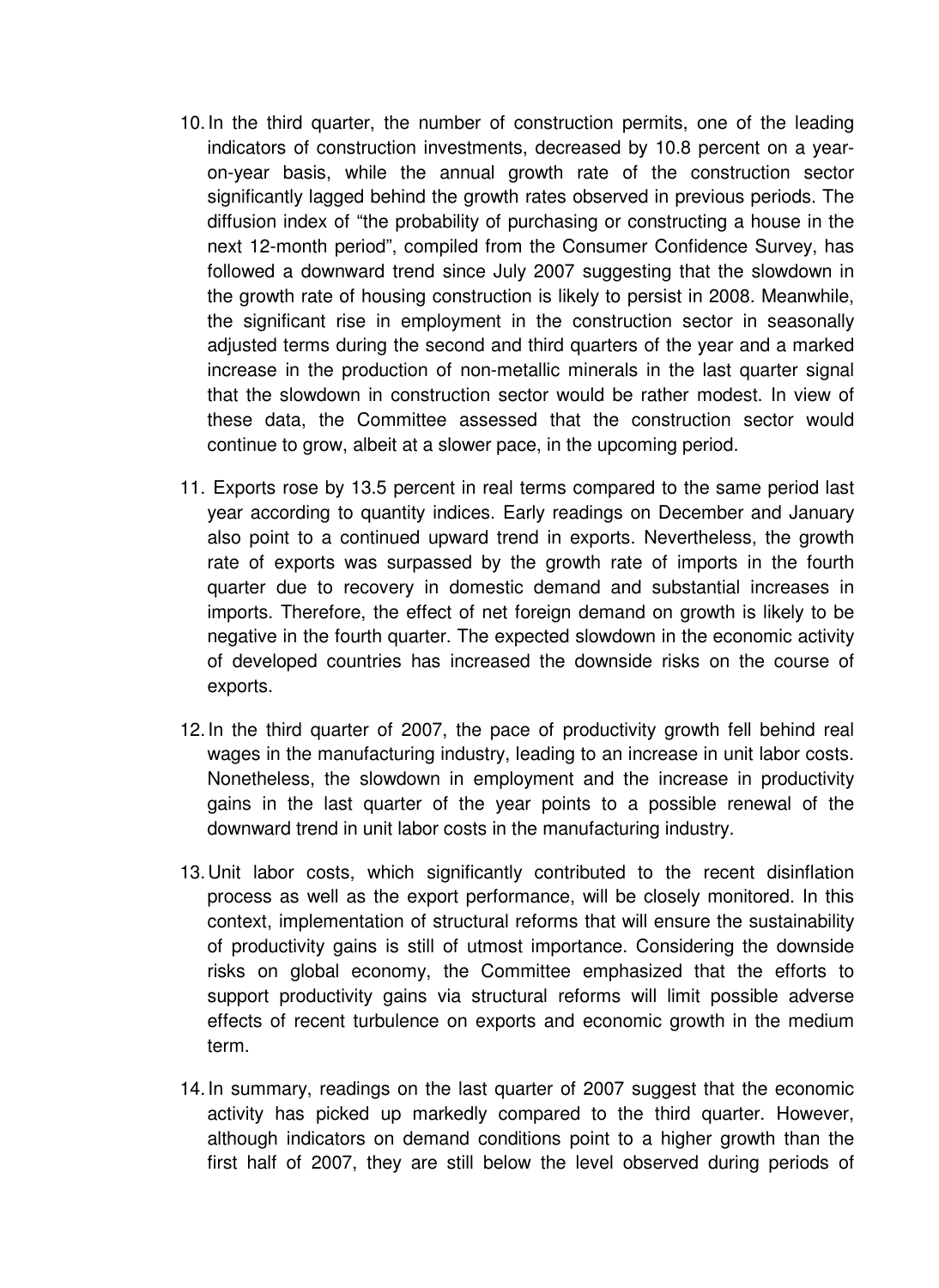accelerated domestic demand. Therefore, recent pick up in economic activity is considered as a gradual recovery rather than a strong acceleration.

15.To sum up, the Committee assessed that the economy continued to grow at a moderate pace. The lagged effects of monetary tightening and the weakening of global credit conditions have restrained domestic demand. Moreover, the expected slowdown in global economic activity may reduce the contribution of external demand to the economic growth in Turkey. Accordingly, aggregate demand conditions should continue to support disinflation process in the upcoming period. In this context, inflation is expected to decelerate despite the risks from food and energy prices.

# *Monetary Policy and Risks*

- 16.Drought and energy related supply shocks not only increased inflation temporarily but also had short-term adverse effects on growth. The Committee underlined that the primary goal of the Central Bank is to achieve and maintain price stability. However, the CBT follows a medium term approach, and thus will not react aggressively to the shocks beyond the control of monetary policy, since doing so could create undesirable fluctuations in economic activity and distortions in relative prices. This strategy implies that the CBT, faced with persisting supply shocks, may choose to tolerate inflation to exceed the target temporarily, as long as the second round effects are contained.
- 17.The Committee noted that monetary policy remains restrictive even after the recent rate cuts. The modest growth rate of monetary indicators is also consistent with a relatively restrictive monetary stance. Although medium term interest rates followed a downward trend in the past quarter, 2-year real rates at this point fluctuate between 9 and 10 percent, implying a nonaccommodative monetary stance. Recent developments in consumer credit also point to a similar picture. Annual growth rates in the automobile and housing loans are at much lower levels compared to the periods of vigorous domestic demand. Although consumer credit showed signs of recovery starting from the second quarter of 2007, cautious monetary policy stance and the tightening in global credit conditions are likely to restrain credit expansion in the forthcoming period.
- 18.Notwithstanding the expected fall in the underlying inflation, there are both upside and downside risks to the inflation outlook:
- 19.The main upside risk factor for the current medium term inflation outlook is a potential second round effect of the accumulated supply shocks, which may also create a higher than expected inflation inertia, as currently manifested in the medium term inflation expectations. So far, the second round impact of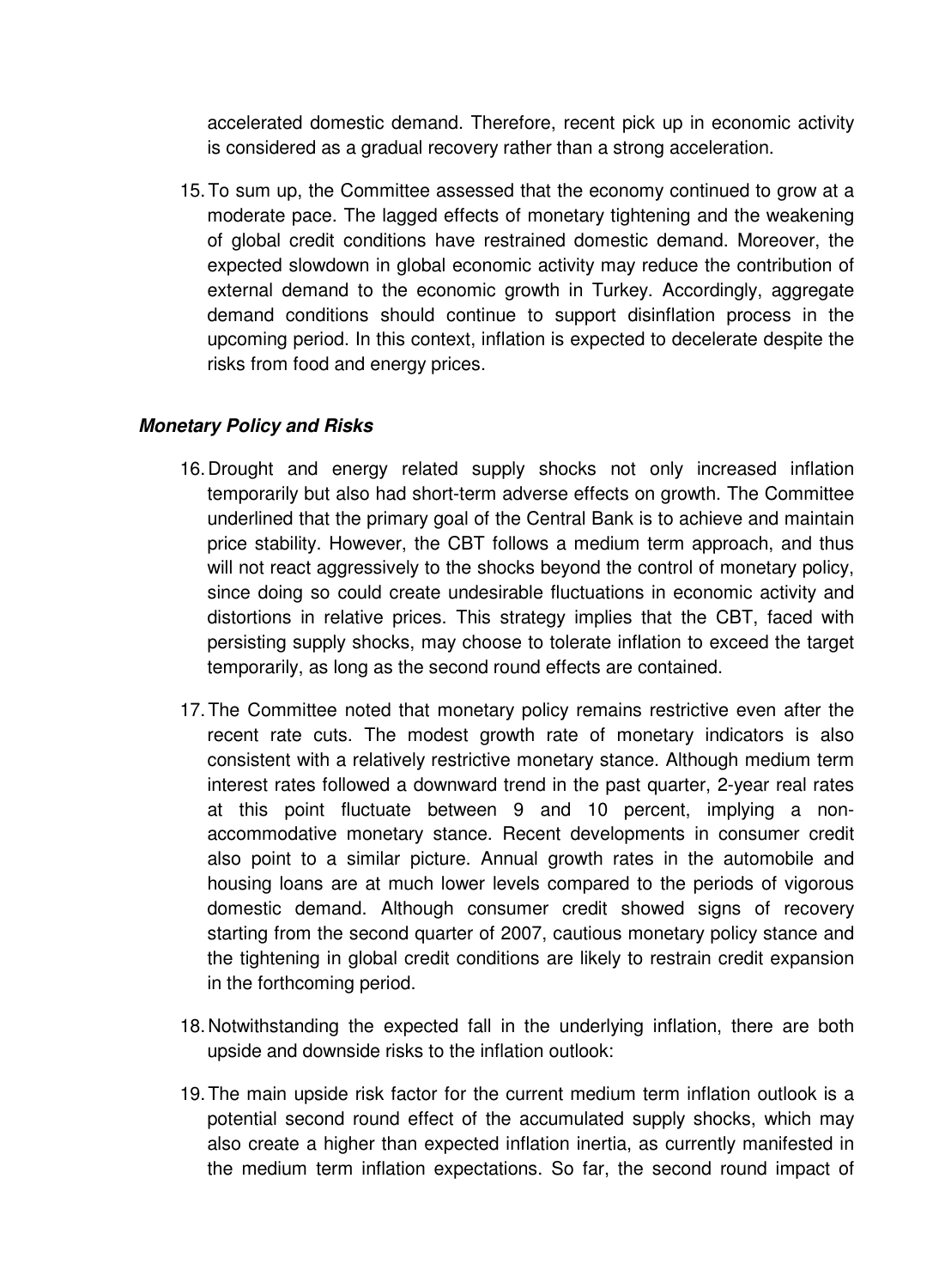food prices has been limited and confined to selected sub-components of the overall index (such as restaurants and catering services). The potential second round impact of elevated food and energy prices, however, should not be overlooked. Therefore, the CBT will keep a close eye on the price setting behavior along with various core inflation measures. The policy strategy will be to tolerate the first-round impact on inflation resulting from food, energy and one-off adjustments in administered prices, yet to remain responsive to the second round effects.

- 20.The Committee remains attentive to developments in global markets. The potential impact of ongoing difficulties in the US credit markets, on the financial markets and the real economy, continue to create uncertainty about the course of the global economy. Our baseline scenario assumes a soft landing in developed economies, with no major portfolio shock on the Turkish financial markets. However, the probability of a sharper than expected slowdown should not be ruled out. While the possibility of a sharper than envisaged slowdown in global economic activity, through a portfolio shock and its potential impact on the exchange rates, may constitute an *upside* risk for the short-term inflation outlook, it also poses *downside* risks for inflation in the medium term through a possible weakening in external demand and domestic credit.
- 21.It should be underlined that fiscal discipline of the past several years, by reducing the long-term risk premium, has been the key force allowing the achievement of robust output growth during a remarkable disinflation period. Maintaining the prudent fiscal policy, during an episode of worsening risk appetite, is even more critical in preserving the resilience of the economy.
- 22.Our medium term projections are based on the assumption that government expenditure targets will be met in 2008. Moreover, we assume that any extra need to readjust the primary budget balance will be implemented primarily through expenditure cuts rather than hikes in indirect taxes. Therefore we envisage no major shocks arising from administered price adjustments, except the hikes in electricity and natural gas in the first quarter of 2008. Any deviation from this assumption may alter the inflation and monetary policy outlook.
- 23.The recent increase in end-user energy prices may continue to exert some temporary upward pressure on headline inflation in the coming months. However, these adjustments will also support lower inflation in the medium term as they contribute to a prudent fiscal stance and facilitate an expansion of the domestic energy production. Hence the CBT's policy is not to react to these price adjustments, except to contain second-round effects.